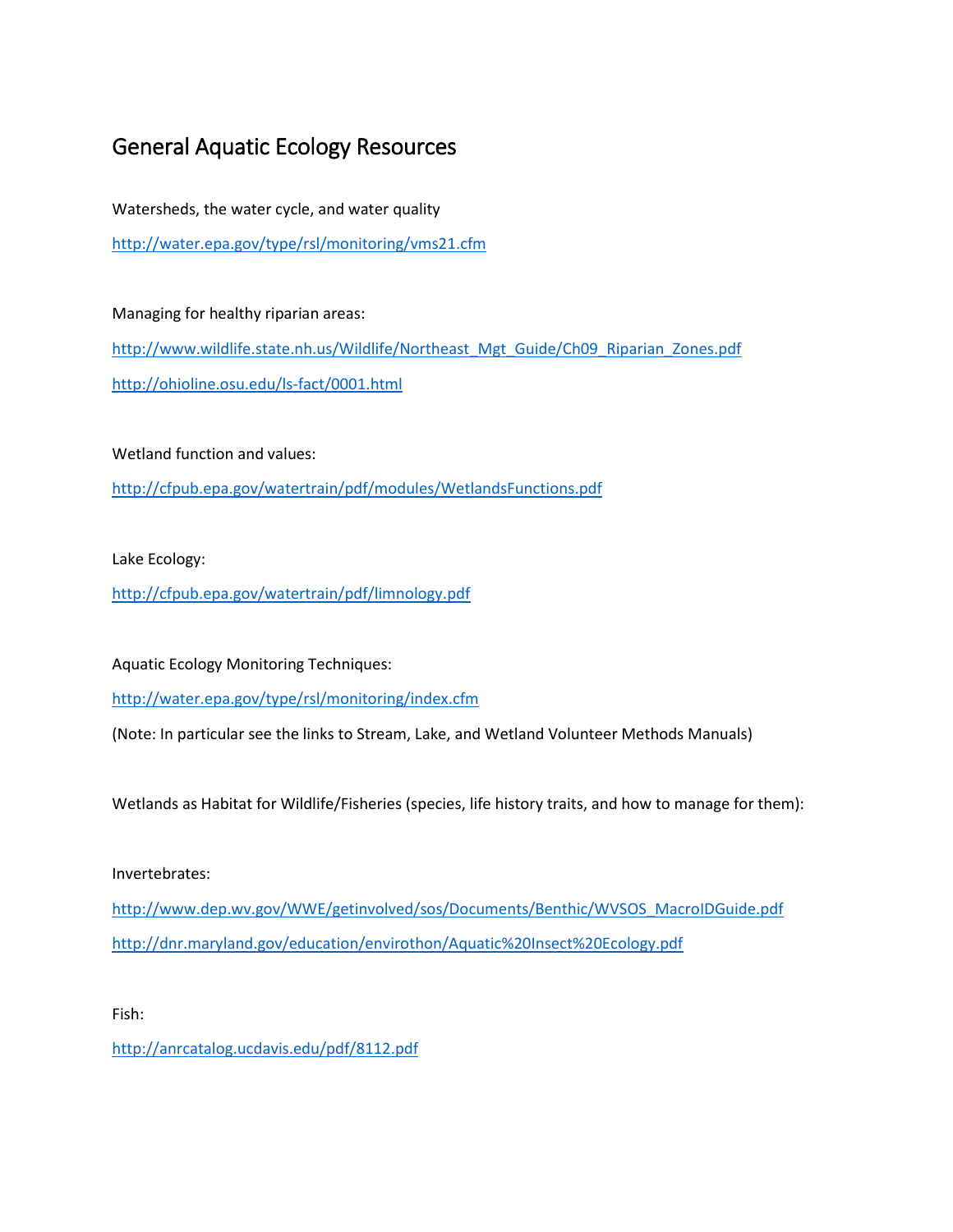The amphibian leaflet mentions habitat requirements and the negative effects of bullfrogs:

[http://www.nrcs.usda.gov/Internet/FSE\\_DOCUMENTS/nrcs143\\_022220.pdf](http://www.nrcs.usda.gov/Internet/FSE_DOCUMENTS/nrcs143_022220.pdf)

Habitat needs and Managing wetlands for wading birds:

[http://www.nrcs.usda.gov/Internet/FSE\\_DOCUMENTS/nrcs143\\_022165.pdf](http://www.nrcs.usda.gov/Internet/FSE_DOCUMENTS/nrcs143_022165.pdf)

The most relevant sections of the mammal leaflet are the management techniques for wetlands and discussion about the benefits of beavers and minimizing damage caused by them.

[http://www.nrcs.usda.gov/Internet/FSE\\_DOCUMENTS/nrcs143\\_022221.pdf](http://www.nrcs.usda.gov/Internet/FSE_DOCUMENTS/nrcs143_022221.pdf)

Theme-specific Aquatic Ecology References:

Agriculture:

General guide to farm pond management:

[http://www.nrcs.usda.gov/Internet/FSE\\_DOCUMENTS/nrcs143\\_022244.pdf](http://www.nrcs.usda.gov/Internet/FSE_DOCUMENTS/nrcs143_022244.pdf)

Managing livestock to protect riparian and wetland areas:

<http://ohioline.osu.edu/ls-fact/0004.html>

Urban Forestry:

Urban Wetlands, Emporia State University

<http://home.kc.surewest.net/kcmallonees/wetlands/urbanwetlands.htm>

Note: Not Colorado-specific but has good information. Pay special attention to the "References" section for links to other resources.

## EFFECTS OF HUMAN SETTLEMENT ON BIRD COMMUNITIES IN LOWLAND RIPARIAN AREAS OF COLORADO

[http://millerlab.nres.illinois.edu/pdfs/Effects%20of%20Human%20Settlement%20on%20Bird%20Comm](http://millerlab.nres.illinois.edu/pdfs/Effects%20of%20Human%20Settlement%20on%20Bird%20Communities%20in%20Lowland%20Riparian%20Areas%20of%20Colorado%20(USA).pdf) [unities%20in%20Lowland%20Riparian%20Areas%20of%20Colorado%20\(USA\).pdf](http://millerlab.nres.illinois.edu/pdfs/Effects%20of%20Human%20Settlement%20on%20Bird%20Communities%20in%20Lowland%20Riparian%20Areas%20of%20Colorado%20(USA).pdf)